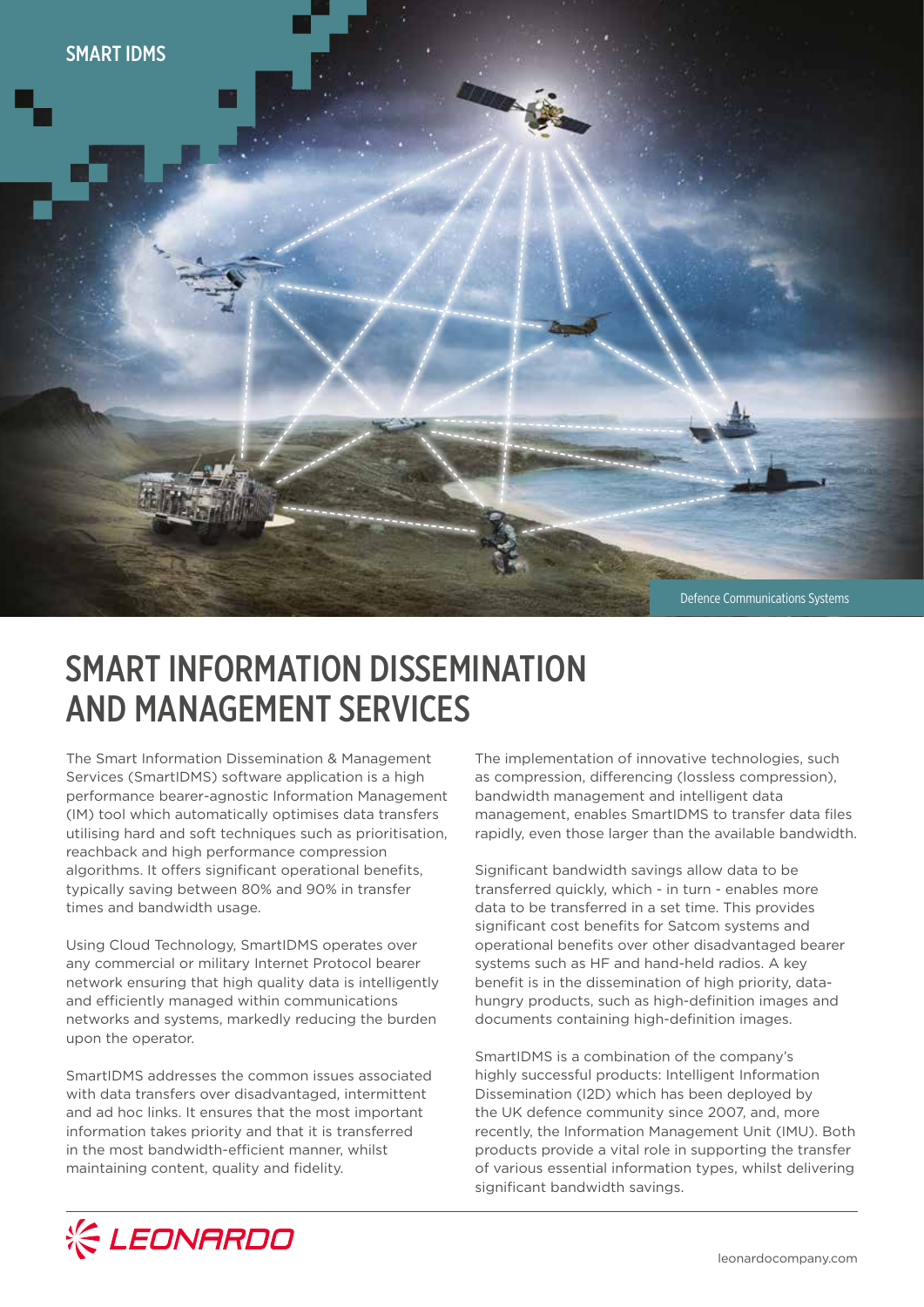# SMART IDMS

SmartIDMS has been selected by the Royal Australian Navy to manage the communications of the Modernised Submarine Communications System (MSMCS) component for their Collins Class fleet of submarines.

Available off-the-shelf and on the open market, SmartIDMS offers the ability for any organisation to prioritise, maximise and manage information transfer around any network, internal or external. It improves performance and substantially reduces the demands on limited and costly bandwidth.

# TYPICAL BANDWIDTH SAVINGS (PROVEN)

| Category               | Project                    | <b>Bandwidth</b><br>savings<br>(typical) using<br>compression<br>(lossy) | <b>Bandwidth</b><br>saving<br>(typical) using<br>differencing<br>(lossless) |
|------------------------|----------------------------|--------------------------------------------------------------------------|-----------------------------------------------------------------------------|
| Images                 | <b>JPG</b>                 | $\approx$ 99%, very high<br>quality                                      | N/A                                                                         |
|                        | Map overlays<br><b>BMP</b> | N/A                                                                      | $\approx 99\%$                                                              |
|                        | NTIF - Standard            | $\approx 95\%$                                                           | N/A                                                                         |
| Office<br>documents    | Word                       | $\approx 99\%$                                                           | $\approx 75\%$                                                              |
| (Versions)             | Excel                      | N/A                                                                      | $\approx 75\%$                                                              |
|                        | PowerPoint                 | $\approx 95\%$                                                           | $\approx 65\%$                                                              |
| Configuration<br>files | EW data                    | N/A                                                                      | $\approx 90\%$                                                              |
|                        | <b>XML</b> files           | N/A                                                                      | $\approx 75\%$                                                              |
| Folders                | <b>Databases</b>           | N/A                                                                      | $\approx 95\%$                                                              |
|                        | Websites                   | $\approx 90\%$                                                           | $\approx 90\%$                                                              |

SmartIDMS has been tested on a wide range of systems including over the Inmarsat Broadband Global Area Network (BGAN) and Fleet Broadband networks.

In addition to the bandwidth savings, prioritisation, gisting (summarising) and reachback techniques deliver a further 40% to 70% saving when processing e-mail queues.

As a bearer-agnostic application, SmartIDMS increases the utility of low bandwidth systems, such as HF and hand-held data radios, supporting data distribution to disadvantaged users. These techniques enable the dissemination of high priority, data-hungry products, such as high definition images.

SmartIDMS offers benefits in many situations, saving cost and time in the transfer of a range of data types:

- **▪** Office documents
- **▪** Websites
- **▪** Imaging
- **▪** Mapping
- **▪** Publication sets
- **▪** Medical records
- **▪** Databases
- **▪** Biometric data
- **▪** Meteorological data
- **▪** Sound files
- **▪** Binary data
- **▪** Situation awareness reports
- **▪** Classified data









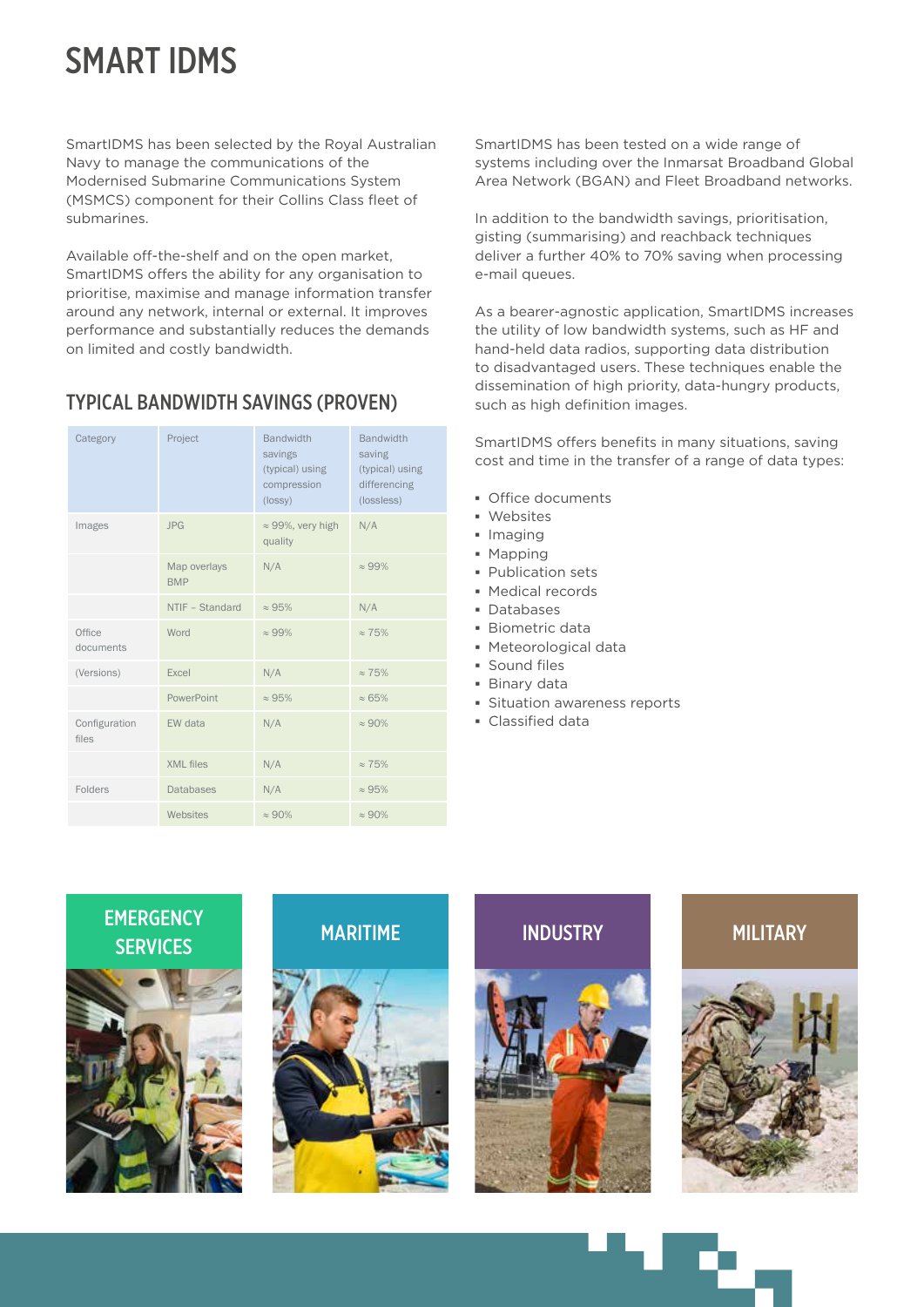

## **BENEFITS**

Smart IDMS supports e-mail, e-mail with attachments or single and multiple files within a folder hierarchy. Typical data sets include maps and overlays, highdefinition imagery, database backups, Office documents (Word, Excel, PowerPoint, PDFs), publications sets, websites, binary data and CDs. Smart IDMS:

- **▪** Automatically prioritises data transfers
- **▪** Maximises throughput via differencing, high performance compression and management
- **▪** Enables the disadvantaged user markedly enhances low bandwidth links
- **▪** Bearer and media-agnostic can be used for internal or external CIS
- **▪** Security enhanced controls access to information based on caveats and/or an Information Management Plan
- **▪** Information managed provides visibility of information distribution
- **▪** Delivery management supports push, pull and scheduled delivery
- **▪** Fully auditable
- **▪** Guaranteed data delivery full data integrity checking on all transfers and transmission restoration, even on poor quality links
- **▪** Defence Information Infrastructure (DII) ready works over DII and other infrastructures
- **▪** Simple and quick to integrate with in-service architectures and systems
- **▪** Works with and enhances systems such as the UK military's Steelhead
- **▪** Ideal for the upkeep and maintenance of a range of database backups and e-libraries
- **▪** SOA enabled transparently by other systems
- **▪** Application Programming Interface (API) comprehensive API that enables easy integration with other applications
- **▪** Enables transmission via Windows Explorer.